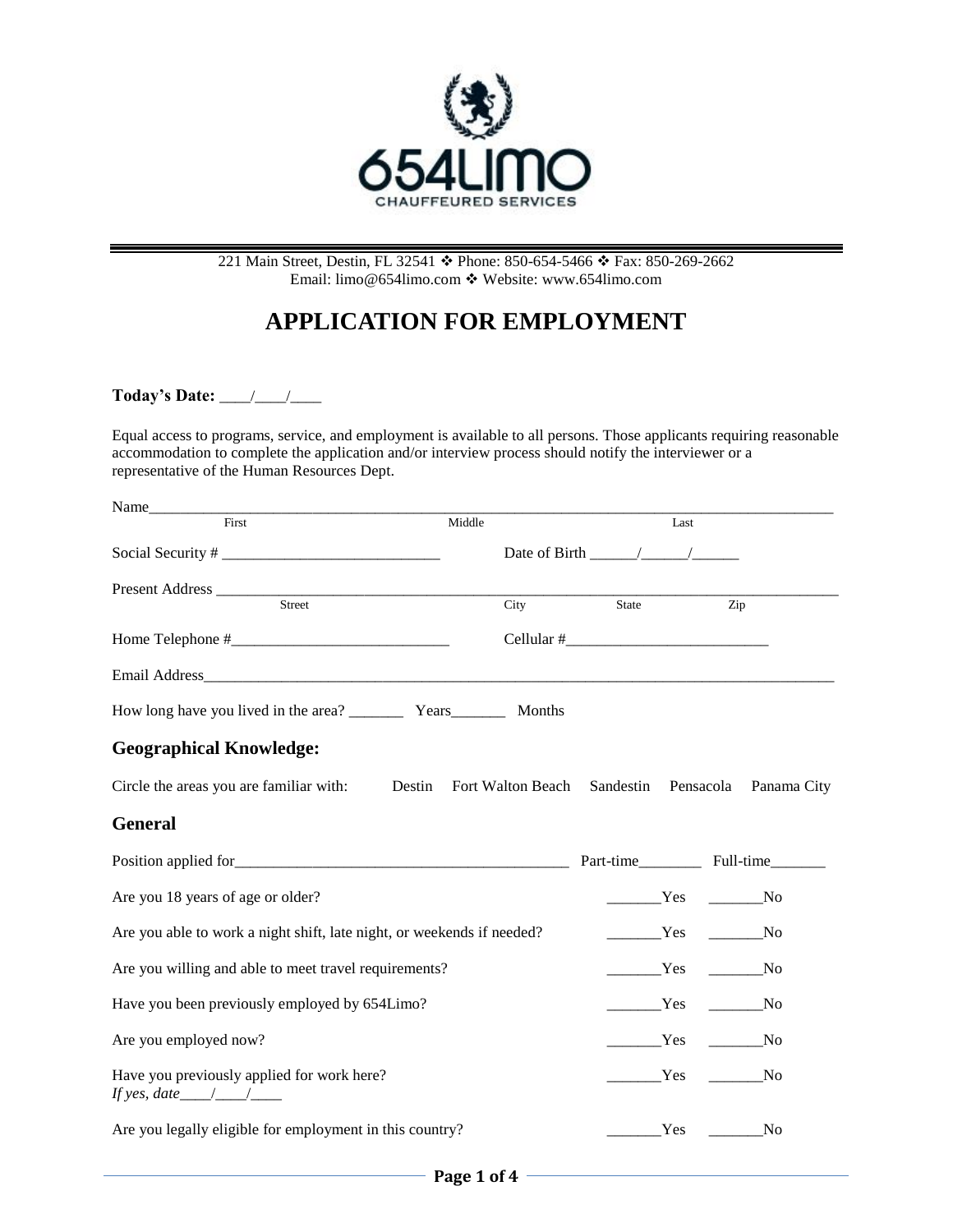| <b>State</b>                                                                                                                                                                             |
|------------------------------------------------------------------------------------------------------------------------------------------------------------------------------------------|
|                                                                                                                                                                                          |
| Have you ever been convicted of or pled guilty to a felony or misdemeanor which has not been expunged, annulled,<br>sealed or statutorily eradicated by the Court? Yes________ No_______ |
| If yes, date $\_\_\_\_\_\_\_\_\_\_\_\_\_\$                                                                                                                                               |
| A conviction or plea of guilty will not necessarily be a bar to employment. Please describe the nature of the<br>conviction or guilty plea and your rehabilitation since that time       |
| Conviction will not necessarily be a bar to employment. Each instance and explanation will be considered in relation to the<br>position for which you are applying.                      |
| <b>Military Service Record</b>                                                                                                                                                           |
| Have you served in the Armed Forces of the United States?<br>$Yes$ No                                                                                                                    |
|                                                                                                                                                                                          |
| Military training/awards received                                                                                                                                                        |
| <b>Education</b><br>Neuro of Tuestitustica de Adduses (City Chate de Maiou de Leat Veru Couraleted Dem                                                                                   |

| <b>Name of Institution</b> | <b>Address/City/State</b> | <b>Major</b> | <b>Last Year Completed</b> | <b>Degree</b> |
|----------------------------|---------------------------|--------------|----------------------------|---------------|
| High School/Preparatory    |                           |              |                            |               |
| College/Tech School        |                           |              |                            |               |

 $\overline{a_1}$  ,  $\overline{a_2}$  ,  $\overline{a_3}$  ,  $\overline{a_4}$  ,  $\overline{a_5}$  ,  $\overline{a_6}$  ,  $\overline{a_7}$  ,  $\overline{a_8}$  ,  $\overline{a_9}$  ,  $\overline{a_9}$  ,  $\overline{a_9}$  ,  $\overline{a_9}$  ,  $\overline{a_9}$  ,  $\overline{a_9}$  ,  $\overline{a_9}$  ,  $\overline{a_9}$  ,  $\overline{a_9}$  ,  $\frac{1}{2}$  ,  $\frac{1}{2}$  ,  $\frac{1}{2}$  ,  $\frac{1}{2}$  ,  $\frac{1}{2}$  ,  $\frac{1}{2}$  ,  $\frac{1}{2}$  ,  $\frac{1}{2}$  ,  $\frac{1}{2}$  ,  $\frac{1}{2}$  ,  $\frac{1}{2}$  ,  $\frac{1}{2}$  ,  $\frac{1}{2}$  ,  $\frac{1}{2}$  ,  $\frac{1}{2}$  ,  $\frac{1}{2}$  ,  $\frac{1}{2}$  ,  $\frac{1}{2}$  ,  $\frac{1$ 

List scholastic honors, offices held, and activities in college:

Continue on next page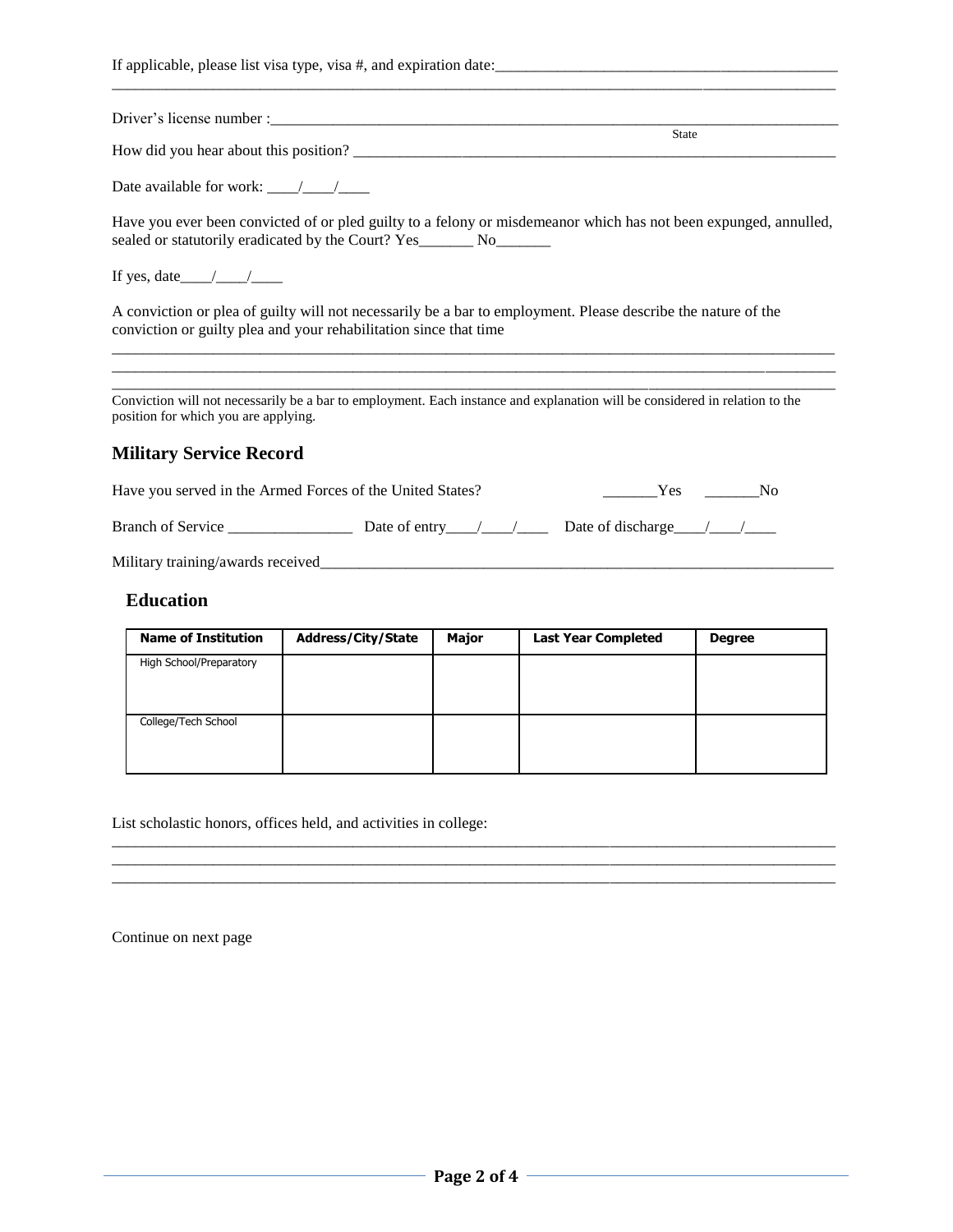#### **Employment History**

To drive in interstate commerce all driver applicants must provide the following information on all employers during the last three years.

List complete mailing address, street number, city, state, and zip code.

\* Include vehicles having a GVWR of 26,001 lbs. or more, vehicles designed to transport 15 or more passengers, or any size vehicle used to transport hazardous materials in a quantity requiring placarding. List employers in reverse order - starting with the most recent. Add another sheet as necessary.

| <b>Date Employed</b><br>From: $\angle$ /<br>To: $\frac{1}{\sqrt{2}}$<br><b>Rate of Pay</b><br>Starting: \$___ per_<br>Ending: \$____per__<br>Date Employed<br>From: $\_\_\_\_\_\_\_\_\_\_\$<br>To: $/$ /<br><b>Rate of Pay</b> |
|--------------------------------------------------------------------------------------------------------------------------------------------------------------------------------------------------------------------------------|
|                                                                                                                                                                                                                                |
|                                                                                                                                                                                                                                |
|                                                                                                                                                                                                                                |
|                                                                                                                                                                                                                                |
|                                                                                                                                                                                                                                |
|                                                                                                                                                                                                                                |
|                                                                                                                                                                                                                                |
|                                                                                                                                                                                                                                |
|                                                                                                                                                                                                                                |
|                                                                                                                                                                                                                                |
|                                                                                                                                                                                                                                |
| Starting: \$___ per_                                                                                                                                                                                                           |
| Ending: \$____per_                                                                                                                                                                                                             |
|                                                                                                                                                                                                                                |
|                                                                                                                                                                                                                                |
| Date Employed                                                                                                                                                                                                                  |
| From: $/$ /                                                                                                                                                                                                                    |
| To: $/$ /                                                                                                                                                                                                                      |
| <b>Rate of Pay</b>                                                                                                                                                                                                             |
| Starting: \$___ per_                                                                                                                                                                                                           |
| Ending: $\frac{\gamma}{2}$ per                                                                                                                                                                                                 |
|                                                                                                                                                                                                                                |
|                                                                                                                                                                                                                                |
|                                                                                                                                                                                                                                |
|                                                                                                                                                                                                                                |

Languages Spoken (other than English)\_\_\_\_\_\_\_\_\_\_\_\_\_\_\_\_\_\_\_\_\_\_\_\_\_\_\_\_\_\_\_\_\_\_\_\_\_\_\_\_\_\_\_\_\_\_\_\_\_\_\_\_\_\_\_\_\_\_\_\_\_

## **Unemployment Record**

Account for all periods of unemployment of 1-month duration or more since you left school (or last 3 years) until the present time.

| From |     | To  |     | <b>State What you Were Doing</b> |
|------|-----|-----|-----|----------------------------------|
| Mo.  | Yr. | Mo. | Yr. |                                  |
| Mo.  | Yr. | Mo. | Yr. |                                  |

Continue on next page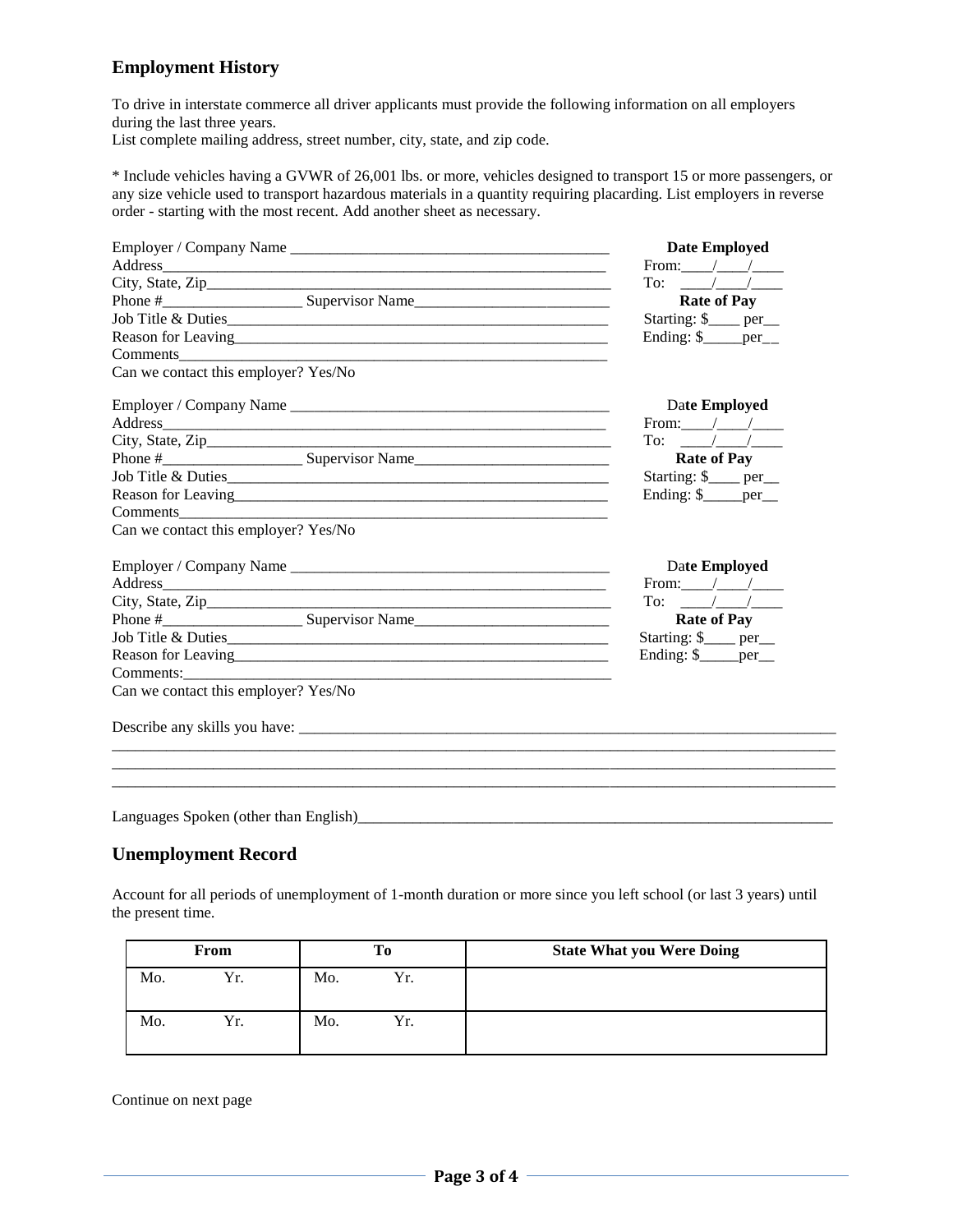## **References**

List name and telephone number of three business/work references who are not related to you.

| <b>Name</b> | <b>Telephone</b> | <b>Years Known</b> |
|-------------|------------------|--------------------|
|             |                  |                    |
| <u>.</u>    |                  |                    |
|             |                  |                    |

#### **Driving Policy**

No applicant will be hired into a position that requires driving as a key aspect of the position unless requirements have been met. Applicants must have a valid driver's license.

Applicants may be disqualified for employment or driving positions if:

1. If the applicant's driver's license is currently suspended, revoked, or cancelled, including for administrative reasons (non-safety related).

2. Drivers indicate at risk driving behaviors by evidence of records, call in complaints, direct observation by company employees, preventable collisions or any other valid source.

I understand the importance of driving defensively safely and that if 654 Limo determines my driving record indicates evidence of at risk driving, as described above, my employment can be terminated.

| <b>Applicant's Signature</b> |  |  |  |
|------------------------------|--|--|--|
|------------------------------|--|--|--|

Continue on next page